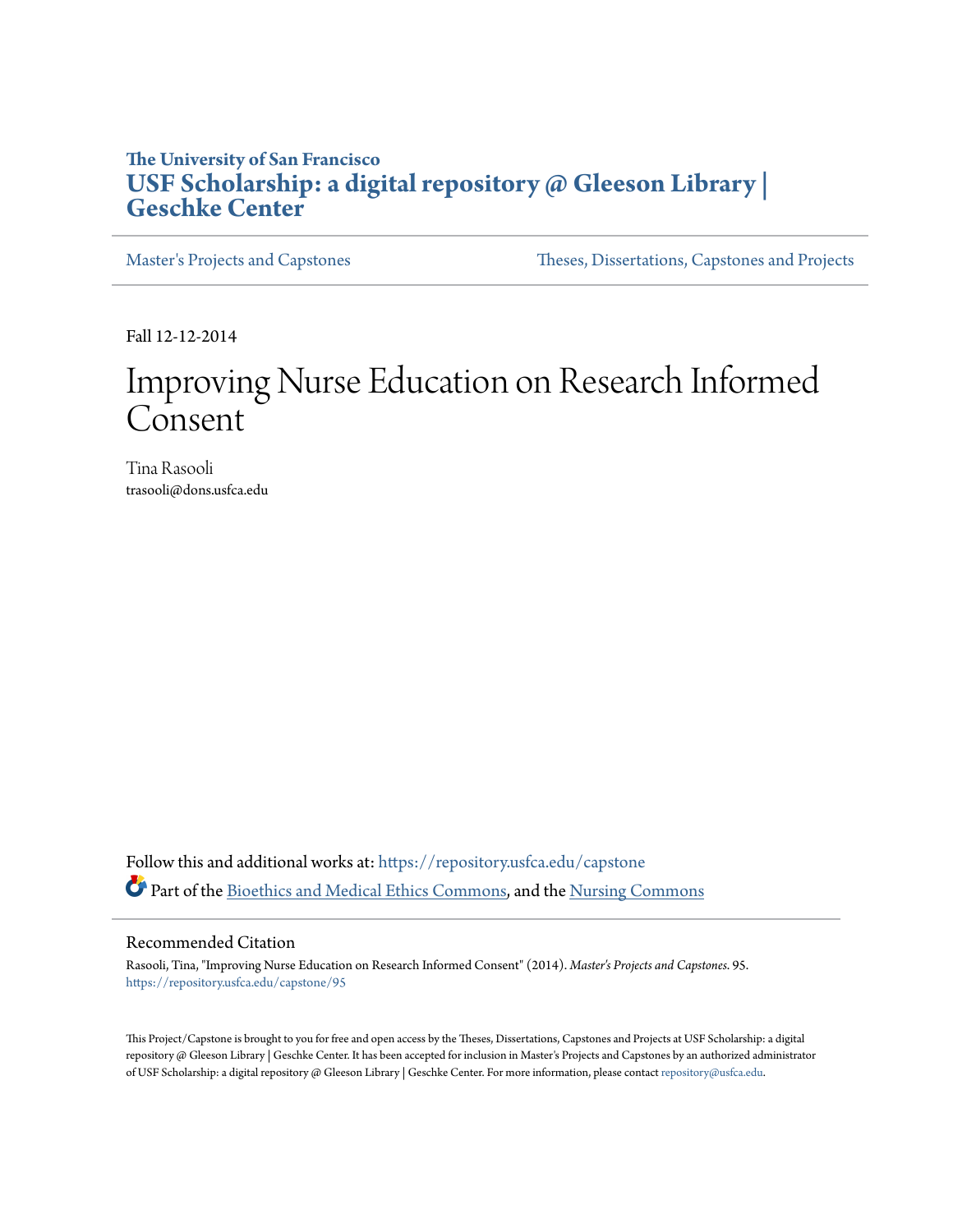Improving Nurse Education on Research Informed Consent

Tina Rasooli

University of San Francisco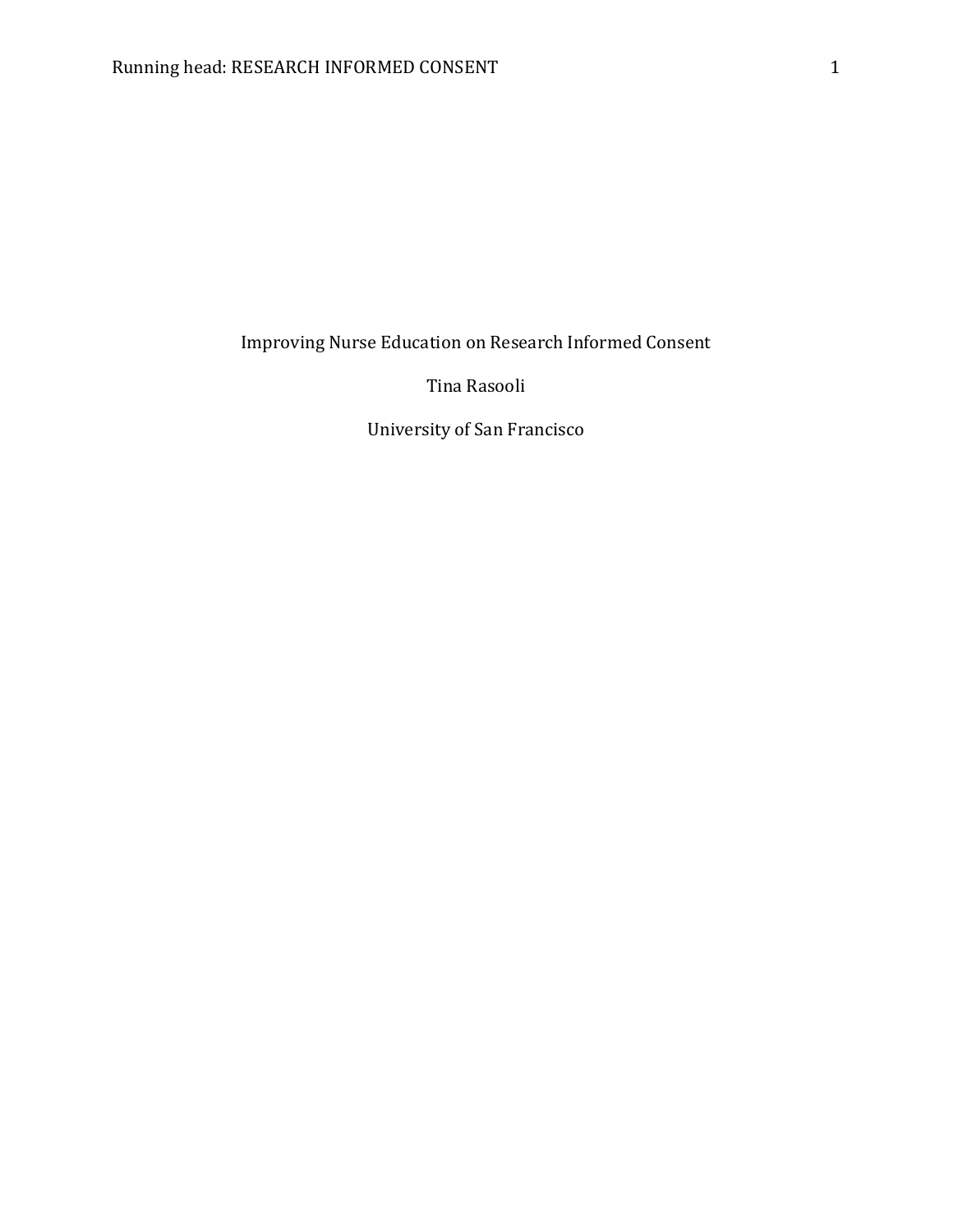#### Abstract

As the number of human participants in clinical trials continues to grow, it is increasingly imperative that research nurses are educated about valid research informed consent to improve patient outcomes. As patient advocates, nurses must be aware of the components and principles of valid informed consent in order to protect the rights, safety, and wellbeing of their patients as human subjects. The research nurse must also be aware of their available resources and who to contact if they suspect a problem or a lack of patient comprehension of the study. In order to address these needs, an evidence-based performance improvement project was created as part of a Clinical Nurse Leader Internship on the Clinical Research Unit of an urban teaching hospital. This unit did not have any formal training on research informed consent for their nursing staff. An evidence-based education tool was created to train new nurses on the unit about research informed consent to increase nurse competency in valid informed consent and improve patient outcomes. An assessment was used to evaluate the staff's knowledge on Research Informed Consent. After the implementation of the education tool, this assessment was repeated and presented a thirty-two percent improvement in the staff's knowledge on Research Informed Consent.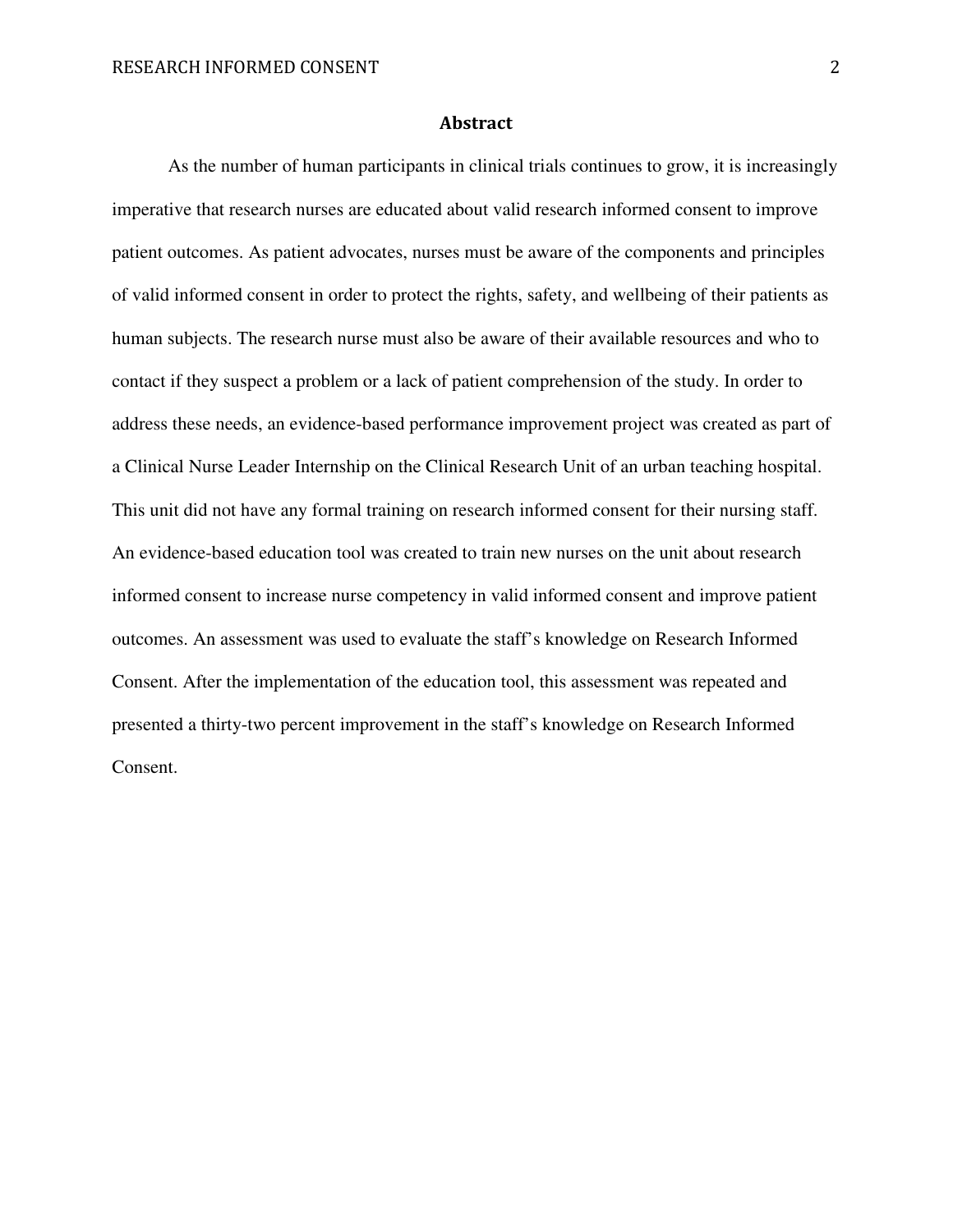#### **Problem Statement**

There is a lack of nurse competency in Research Informed Consent due to the absence of formal training on the subject at the general clinical research unit of an urban teaching hospital. This not only challenges the patient's safety and basic human rights, but it also poses a threat to the clinical trial participant's autonomy. As there is no formal educational tool or training on informed consent for newly hired nurses on the unit, nurses currently have to educate themselves about the subject either through the Internet or asking colleagues for information. This poses a safety issue for patients participating in clinical trials and challenges their basic human rights because they may not understand the treatment they are receiving or they may not have accurately consented to it. In order to protect clinical trial participant's safety and autonomy and improve patient outcomes, an evidence-based education tool was created to educate and train new nurses about the principles and components of Research Informed Consent.

#### **Rationale**

A thorough needs assessment and root cause analysis was conducted on the general clinical research unit that led to the proposed improvement project (see Appendix A). The root cause analysis presented a lack of research nurse knowledge surrounding the informed consent components, process, and the role of the Institutional Review Board (IRB) in clinical trials as a result of no formal training on these topics. This leads to a safety issue in regards to the patient's health, basic human rights, and autonomy.

Interviews were conducted with the nurse managers and staff nurses who identified this issue as their top safety concern for the unit. In addition, assessments were provided to both the day and night shift nurses to evaluate their knowledge of the Research Informed Consent process, the IRB, how to contact the IRB at the hospital, who to contact if the patient has a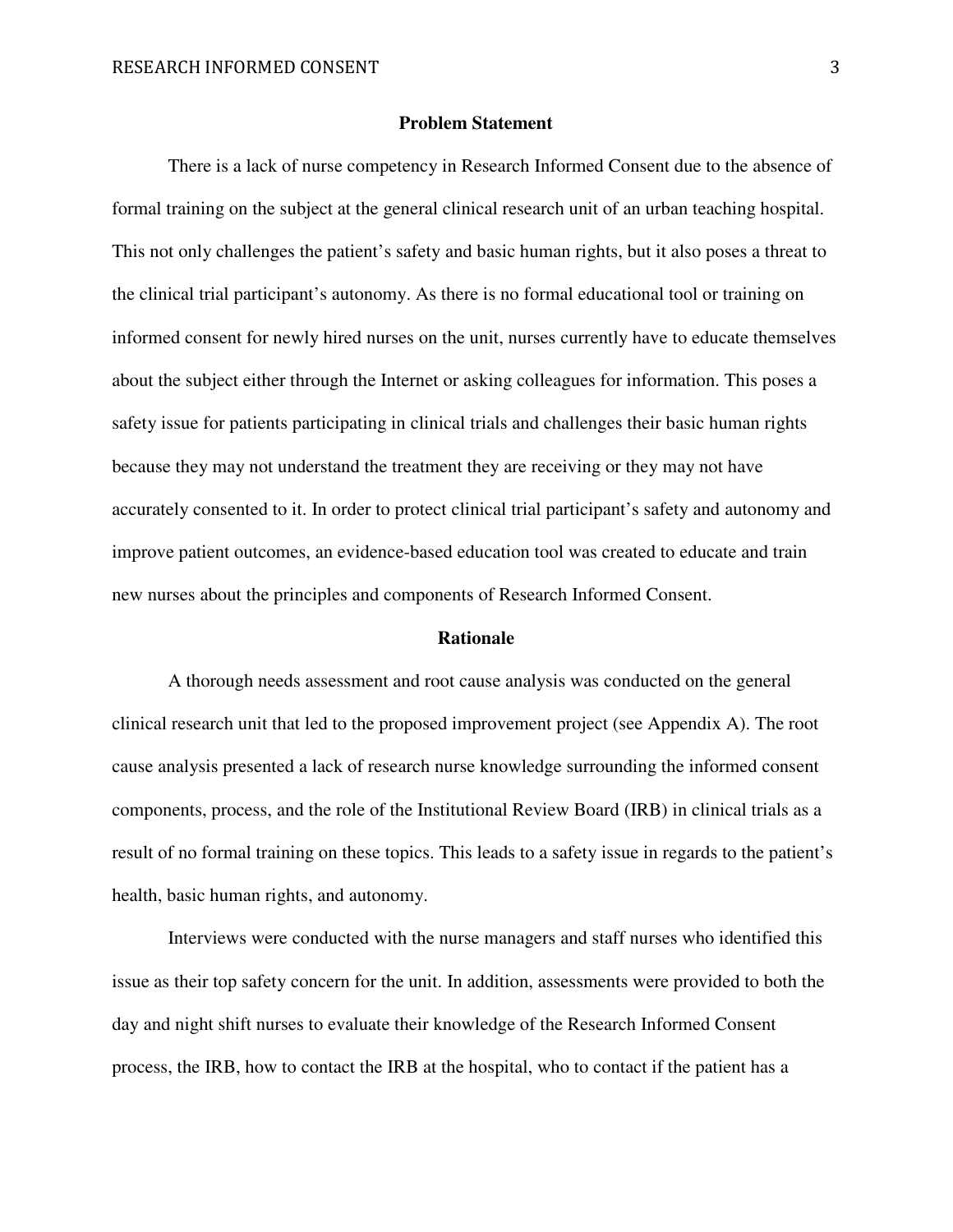question about the study protocol, and how to assess if the patient understands the study protocol (see Appendix B). The results of the assessment showed sixty percent of nurses correctly identified the components of the Research Informed Consent and fifty percent correctly described the role and purpose of the IRB in relation to research studies. Fifty percent of the nurses correctly identified how to contact the IRB at the hospital and eighty percent correctly described whom to contact if the patient has a question about the study protocol. Furthermore, fifty percent correctly described how to assess if the patient understands the study protocol. The results of the assessment showed quantitative significance to the lack of knowledge surrounding the informed consent process and the need for an evidence-based education tool to improve unit based orientation to Research Informed Consent (see Graph A).

#### **Literature Review**

A thorough literature review was conducted to support the need for this project. Pick (2013) describes informed consent as the process by which a patient agrees to undergo a treatment, procedure, or clinical trial after receiving all the information needed to make the decision. A patient's consent is valid if they have the capacity to understand the information, are accurately informed, and have not been pressured or coerced to participate. Within the context of clinical research, patients are considered a vulnerable group whether they are healthy volunteers or those with a particular illness. As patient advocates, nurses need to be aware of the components and principles of valid informed consent in order to protect the rights, safety, and wellbeing of their patients. A fundamental ethical standard for medical research includes treating human participants with respect, protecting their health and human rights, and supporting them in making an informed decision. A crucial component to obtaining informed consent is assessing the patient's capacity to comprehend the information. Patient's who may be vulnerable or lack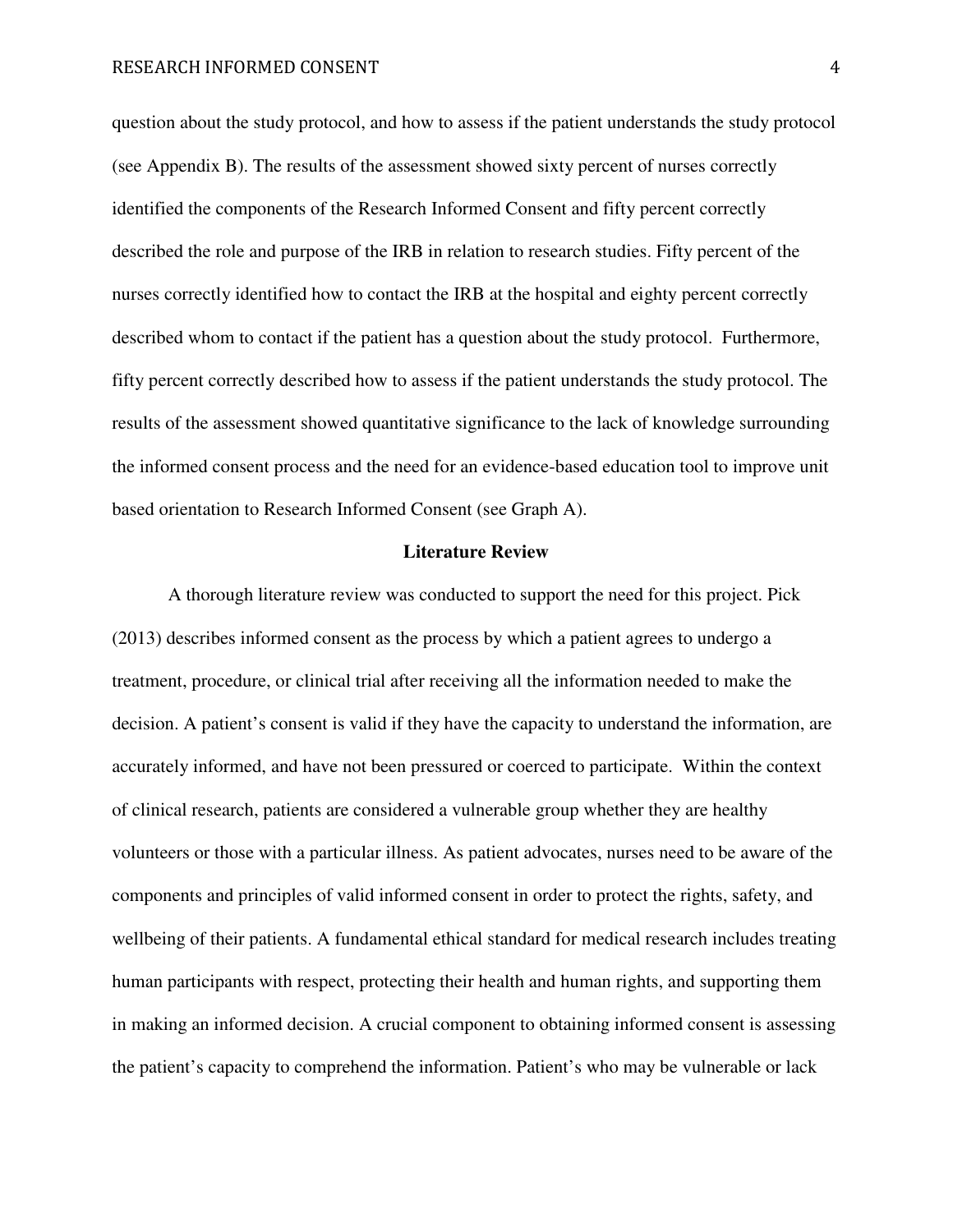#### RESEARCH INFORMED CONSENT 5

the capacity to consent include children, patients with learning disabilities, or those who are not fluent in English. Within the context of Research Informed Consent, the non-research nurse must still be able to assess the patient's comprehension of the research trial and collaborate with the research team if they feel the patient does not understand the study or has not provided consent.

 Ross and Krebs (1999) found that the research nurse role has evolved from the traditional role of supporting the clinical research to acting as the principal investigator or collaborative partner. With this evolution, the nurse's role in the informed consent process has increased. If nurses are educating their patients during the informed consent process, they must have a clear comprehension of the six critical components it contains. First the patient must be informed of the purpose of the study, procedures, therapies, the duration, and rationale for the study. Secondly, the patient must understand the possible risks and discomforts associated with the study and how they may be ameliorated. The third element involves a description of the benefits associated with the study. It is vital that the patient understand there may or may not be direct medical benefit with the trial. The nurse must educate the patient about the risks to benefits ration even once the therapy has begun. The fourth component addresses the need to disclose alternative procedures or treatments before signing any informed consent form. Additionally the possibility of being randomized to standard therapy or placebo should be made clear to the patient if it is a randomized control trial. The fifth element includes patient confidentiality and who will have access to the information related to the study. Component six includes the conditions regarding medical treatment and compensation in the case of injury related to the clinical trial. It is essential that the nurse reiterate that that patient may withdraw from the study at any time and it will not effect their treatment in any way.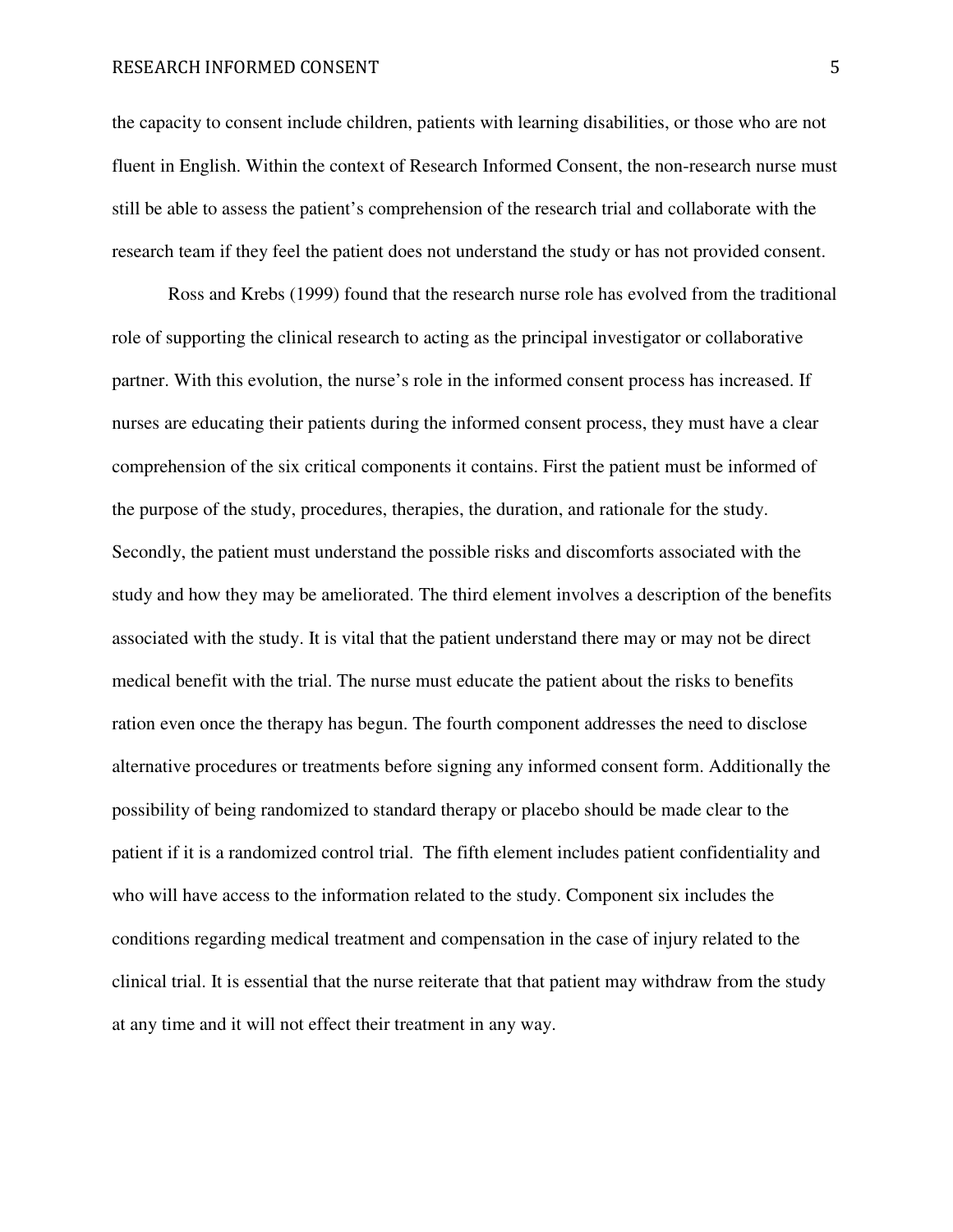Cresswell and Gilmour (2014) report that many participants in randomized control trials do not understand at least some aspects of the trial or the randomization component even after signing the informed consent. They 'reported that 70% of a 207 participant oncology randomized control trial did not know their treatment was not the best proven treatment for their cancer. Often the randomization is not understood by patients and should be made clear by the clinical research nurse to ensure patient safety and autonomy.

Murff et al. (2006) conducted a national survey of General Clinical Research Center (GCRC) nurses to determine their feelings, beliefs, and actions regarding the informed consent process. They surveyed 902 nurses at 90 different GCRC's around the Unites States. Among their results they found that 17% of nurses reported being regularly present during the informed consent process, however, 78% regularly assessed the participants' comprehension of the study they consented to. Forty-one percent of nurses reported they had assisted in a trial where the patient did not fully understand the information in the consent document but was enrolled in the study regardless, and 9% had assisted in a protocol where their patient underwent a study procedure despite having unanswered study-related questions. Twenty-seven percent had assisted in a protocol where they believed the participant did not understand that their treatment was for research purposes only. Eleven percent of nurses believed they had assisted in a protocol where their patient had been coerced into participating. Twenty-eight percent of nurses reported having contacted a study investigator over the past six months concerning a patient's understanding of the consent process or study and 13% had refused to assist in a study intervention. Ten percent of nurses reported they never or rarely contact a study investigator if they suspect a problem with the informed consent process. These barriers in communication may be due to a fear of losing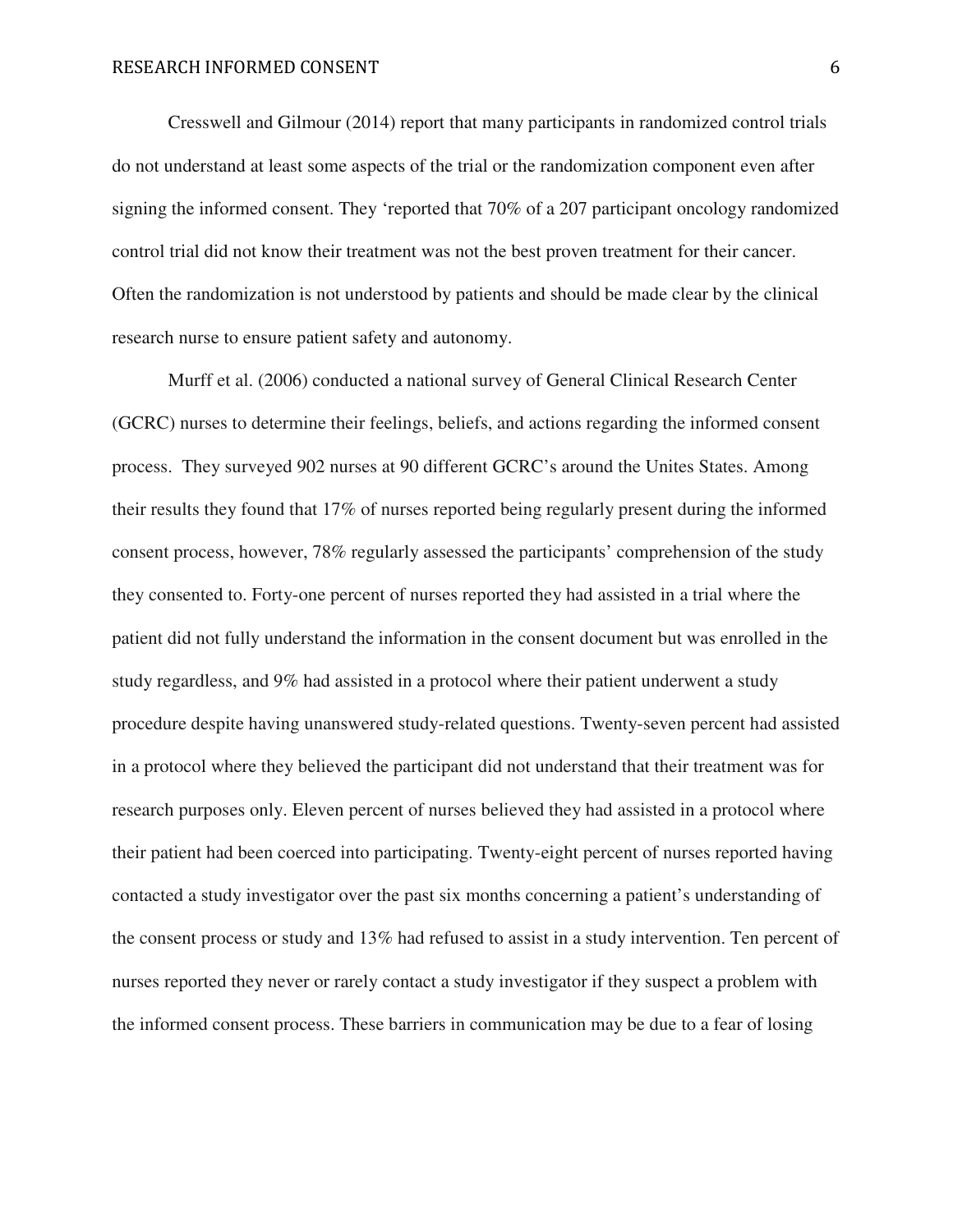research participants, the investigator's reaction, or a lack of nurse comprehension of the informed consent components or process.

Kotzer and Milton (2007) describe that nurses and healthcare professionals often do not have knowledge about the role and purpose of the Institutional Review Board (IRB) due to a lack of education surrounding IRB policies, procedures, and guidelines. The IRB's primary goal is to monitor, review, and approve responsible research protocols while protecting the rights and wellbeing of human research subjects. The IRB process has played a major role in identifying risks undetected by researchers and developing safety protocols for human research subjects. Healthcare professionals are often intimidated by the IRB and federal regulations because of a lack of formal education on the fundamental IRB procedures and federal guidelines.

Billings (2000) applies the use of technology in nursing education to increase the efficiency and effectiveness of teaching and learning in the busy clinical setting. Web-based courses have resulted in positive outcomes in nursing education because it meets the needs for access and convenience for healthcare professionals with complex work schedules. Furthermore, web-based courses are available 24 hours-a-day, seven days a week, and do not require a classroom, instructor, or commuting.

Levine (2001) describes six basic principles to guide educators of adult learners in the clinical setting; (i) begin by telling the adults what you are about to tell them; (ii) organize your presentation in a logical manner; (iii) do not feel the need to tell them everything; (iv) understand what you want the adult learner to do with the information you provide them; (v) know when to teach and when to learn; and (vi) help the adult relate the information to their own practice. These straightforward principles can aid when teaching adult learners and organizing instructional presentations on clinical concepts.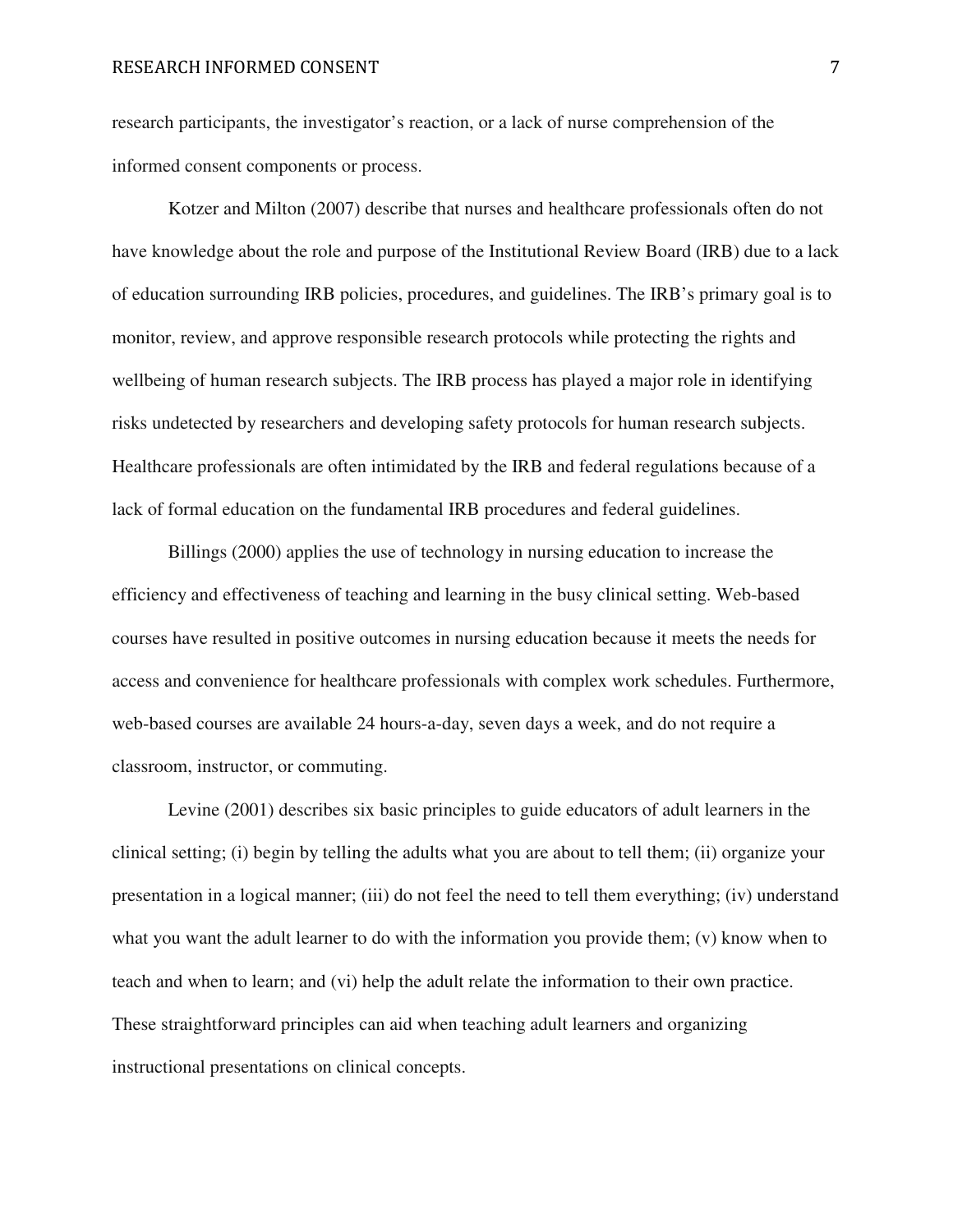#### **Cost Analysis**

The solution to the problem includes creating an evidence-based education tool about Research Informed Consent for new nurses to use during their unit orientation. This educational tool is a web-based course and does not require a classroom, instructor, or additional resources. The unit already has computers that the new nurses can use to complete the education tool, or they can access the tool at home on their own computers. The education tool was created on PowerPoint and will be uploaded to the hospital's staff web page.

While there are limited costs to creating the education tool, the nurses being trained will be receiving their hourly wages during the training process. The education tool will take approximately thirty minutes to complete and the starting salary for a newly hired nurse at this hospital is approximately fifty dollars per hour. This unit hires approximately eight new nurses per year who will go through the training process. Therefore, the cost of training new nurses on this education tool is approximately two hundred dollars per year. This educational tool will not only increase patient and nurse satisfaction by improving patient outcomes, but it can also save potential costs. This training can prevent potential costs due to hospital-acquired injuries and lawsuits, which could result if a patient is erroneously or improperly consented to a research trial.

## **Methodology**

The entire project was conducted over the coarse of three months (see Appendix C). In order to plan the change strategies in the unit setting and gain support from other members of the interdisciplinary team, Havelock's Theory of Change was used throughout the course of the project. According to Lane (1992), Havelock's Change Theory is comprised of six simple steps. The first step requires establishing a rapport with the other unit members and members of the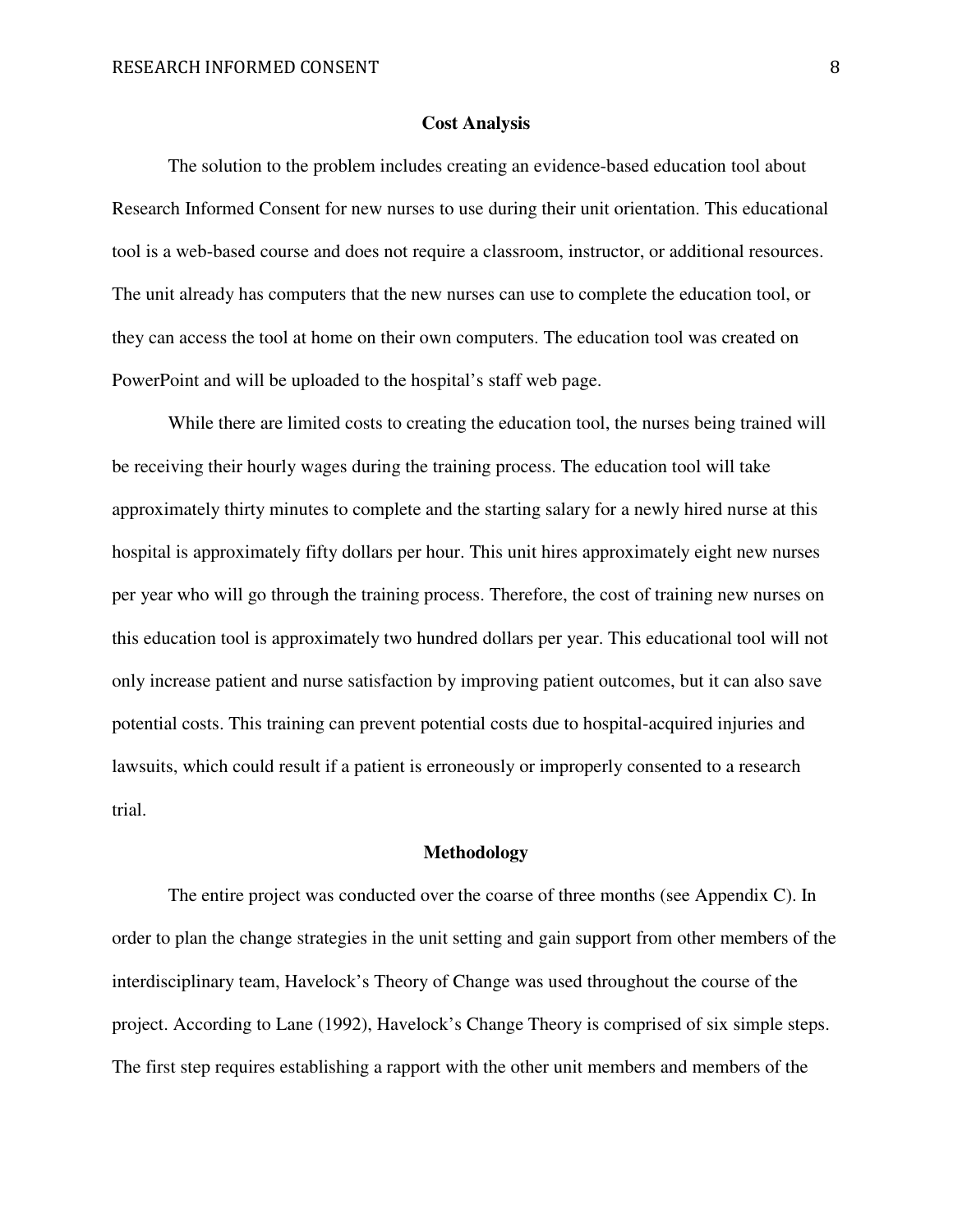#### RESEARCH INFORMED CONSENT SERVICES AND SERVICES AND SUMMISSION OF STREET AND STREET AND STREET AND STREET AND STREET AND STREET AND STREET AND STREET AND STREET AND STREET AND STREET AND STREET AND STREET AND STREET AND ST

interdisciplinary team who will be involved with the change. The second step involves identifying the problem in the setting that requires the change. The third step requires investigating the problem, researching the literature, and gathering resources. The fourth step involves selecting the interventions that will be used to create change and address the problem. Step five involves supporting the staff in establishing and accepting the change. Once the change is successful, step six requires maintaining the change in the system setting and preventing relapse into old habits.

After establishing a positive rapport with the nursing team and managers, a thorough unit assessment was conducted. This included a microsystem analysis, communication assessment, unit observations, interviews, data collection, literature review, and collaboration with the unit managers and staff in the creation of the evidence-based education tool. In addition, a communication board was created and placed in the nurses' break room to facilitate communication between the staff and project facilitators, update staff on the project, and provide a place for staff to return their assessments if they preferred to remain anonymous.

A microsystem assessment tool was used over the course of two weeks to assess the "Five P's" of the microsystem, which includes the purpose, patients, professionals, processes, and the patterns of the unit. The data was collected for the microsystem assessment through observation, staff and manager interviews, patient interviews, and assessments. The "purpose" assessment investigates why the inpatient unit exist and what role it plays within the hospital. The "patients" assessment collects patient demographics, the top diagnoses on the unit, what resources they use, and how patients view the care they receive. The "professionals" assessment creates a comprehensive picture of the unit by distinguishing what role every individual plays on the unit, if tasks are being delegated to the right people, and whether or not roles are being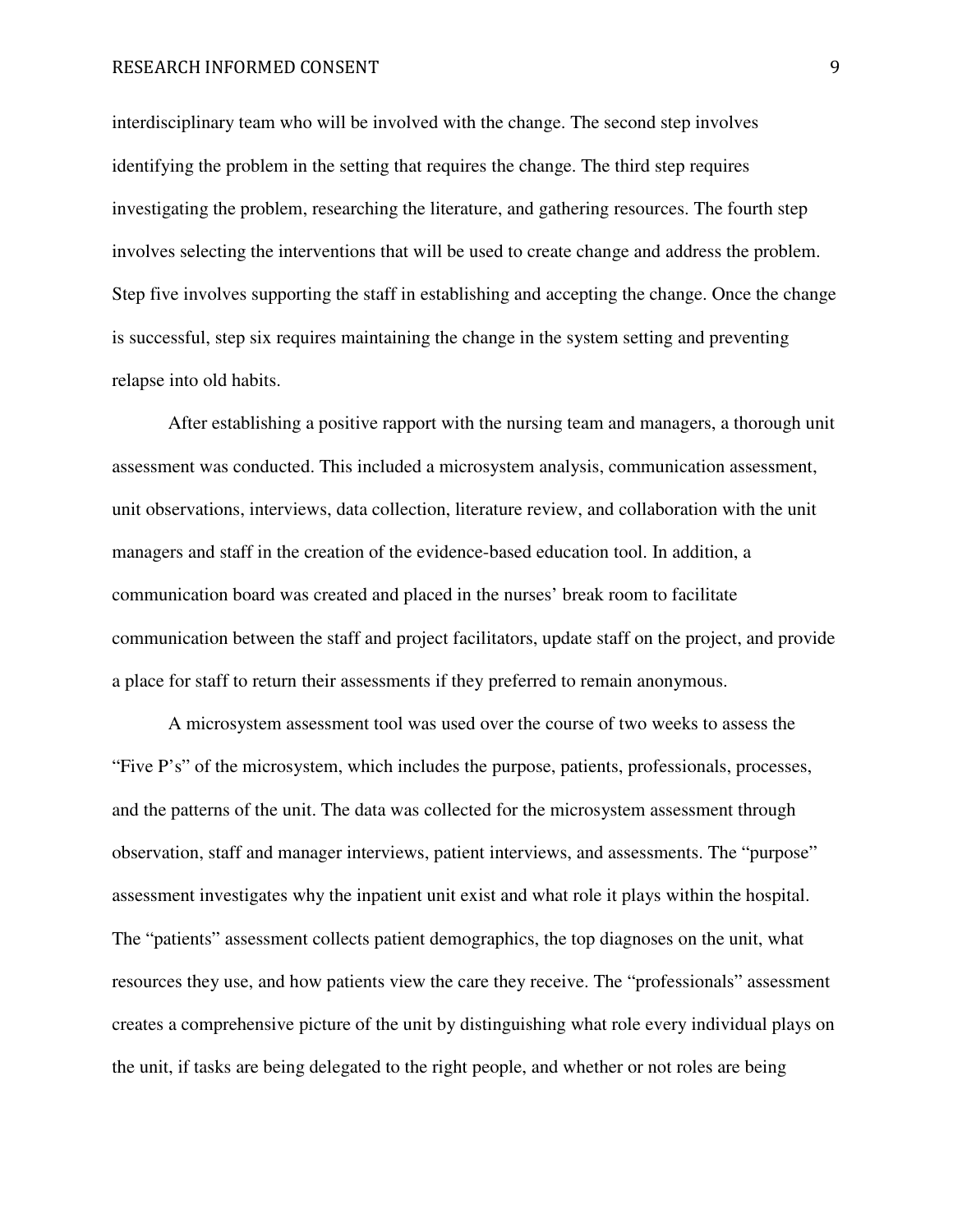#### RESEARCH INFORMED CONSENT 10

optimized. The "processes" assessment investigates how things get done in the microsystem, the step-by-step processes, potential delays, and how long the care process takes on the unit. The "patterns" assessment investigates the leadership and social patterns on the unit, how often the microsystem meets to discuss patient care, and how communication is disseminated on the unit.

Interviews with unit managers included questions regarding their top safety concerns on the unit, how the process of change occurs on the unit, patterns of communication on the unit, and the inpatient unit profile. Interviews with staff covered their top safety concerns and where they would like to see change on the unit. The assessments, which were distributed to the day and night shift nursing staff, evaluated their knowledge of the Research Informed Consent process, the IRB, how to contact the IRB at the hospital, who to contact if the patient or nurse had a question or concern about the study protocol, and how to assess the patient's comprehension of the study. In addition, a communication assessment was conducted to investigate the overall noise level on the unit, manager-staff communication, staff-patient communication, report/handoff, social support for nurses/staff, conflict resolutions, and interdisciplinary communication (see Appendix D).

#### **Nursing Relevance**

This project clarifies the purpose and components of the Research Informed Consent and its role in protecting patients' basic human rights. It clarifies the research nurses role in the study protocol process and highlights their role as patient advocates. This project contributes to the unit's mission of assisting the research community in translating safe clinical research ideas into successful clinical studies. Furthermore, this project will help uphold the general clinical research unit's standards of protecting patients, conducting responsible clinical research, and producing reliable study results.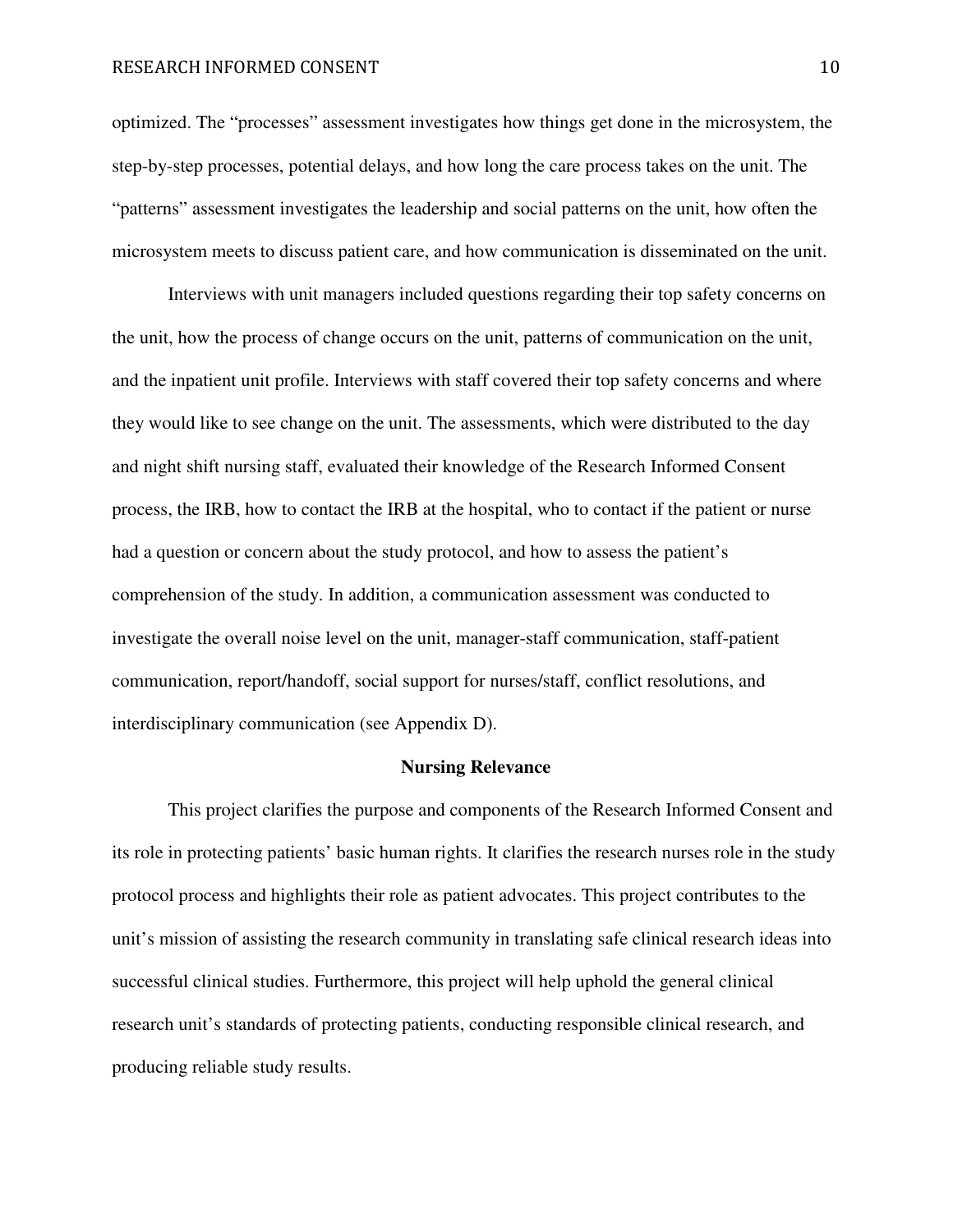#### **Summary Report**

The microsystem assessment revealed that the patient population consists of predominantly adults between the ages of 19-50 years of age and the top diagnoses consist of Glioblastoma, Leukemia, Alzheimer/Dementia, and Liver Transplant. The patient population census consists of 10-15 outpatients and 6-8 inpatients per given day. The staff population consists of two unit leaders during the day shift, four registered nurses per shift, one technician per shift, and one research coordinator per clinical trial. The Primary Investigator of the given clinical trial is available on call during all research trials. The unit is small compared to the other units of the hospital, consisting of eight rooms and ten beds. This also contributes to the patterns observed in the unit, as it is a quiet unit with few call lights and high patient and staff satisfaction.

 The design of the evidence-based education tool consisted of a PowerPoint learning module. The PowerPoint contained information on what a Research Informed Consent is, the six main components of the informed consent, the IRB, the IRB specific to the hospital, the key players in the clinical trials, who to call if there is a problem, and how to assess if the patient understands the informed consent and clinical trial. Most of the information in the PowerPoint was retrieved from the information in the Literature Review.

 The education tool was presented to the unit managers and registered nurses during a weekly staff meeting. The staff was given the same assessment given before the implantation of the intervention after the presentation. The post-intervention assessment results were tremendously higher after seeing the PowerPoint presentation. The results of the assessments showed eighty percent of nurses correctly identified the components of the Research Informed Consent and ninety percent correctly described the role and purpose of the IRB in relation to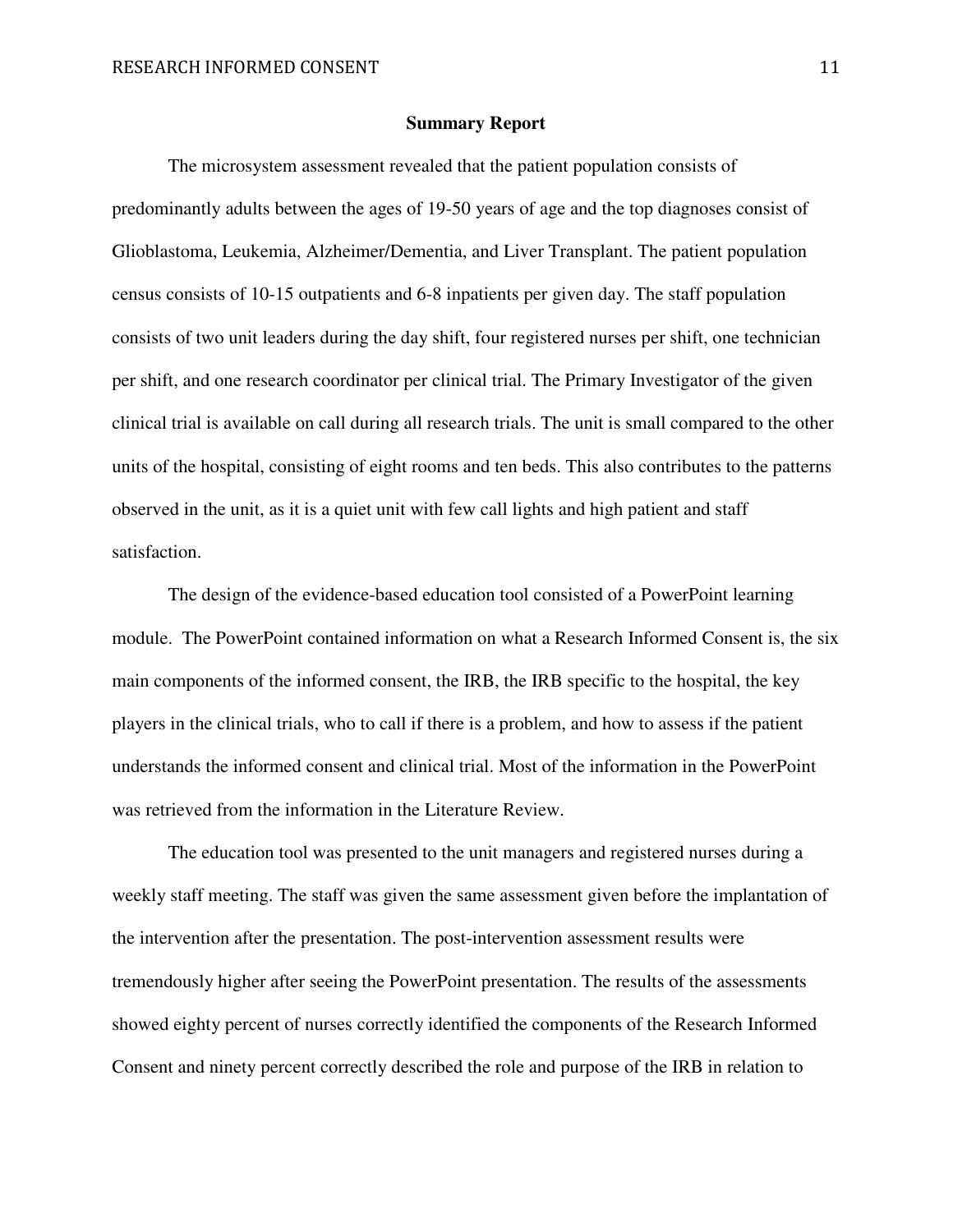research studies. Eighty percent of the nurses correctly identified how to contact the IRB at the hospital and a hundred percent correctly described whom to contact if the patient has a question about the study protocol. Furthermore, a hundred percent correctly described how to assess if the patient understands the study protocol. The results of the assessment showed quantitative significance to the improvement of knowledge surrounding the informed consent process and the effectiveness of the PowerPoint as a training tool (see Graph B). Overall the nurses had a thirtytwo percent improvement in their assessment results after the implementation of the education tool.

 The nurses and managers on the unit received the information very well as reflected in the post-intervention assessment results. The managers and nurses were very pleased with the end result and expressed that they are looking forward to using the PowerPoint as a training tool for newly hired nurses on the unit. The only redesign of the PowerPoint after the presentation was adding the references for each slide of the PowerPoint and a reference list at the end of the PowerPoint.

 The overall experience of the project was very positive. It was very eye opening to go through each individual step of the assessment process all the way through to the intervention, implementation, and evaluation. In order to have a successful change on a unit it is imperative to go through each step. In order to maintain this change on the unit the managers must implement it into their training program and stay up to date with the best practices in Research Informed Consent as stated by the literature. Healthcare is always evolving and as new information is discovered, it is essential for healthcare personnel to stay up to date and implement best practices to improve patient outcomes.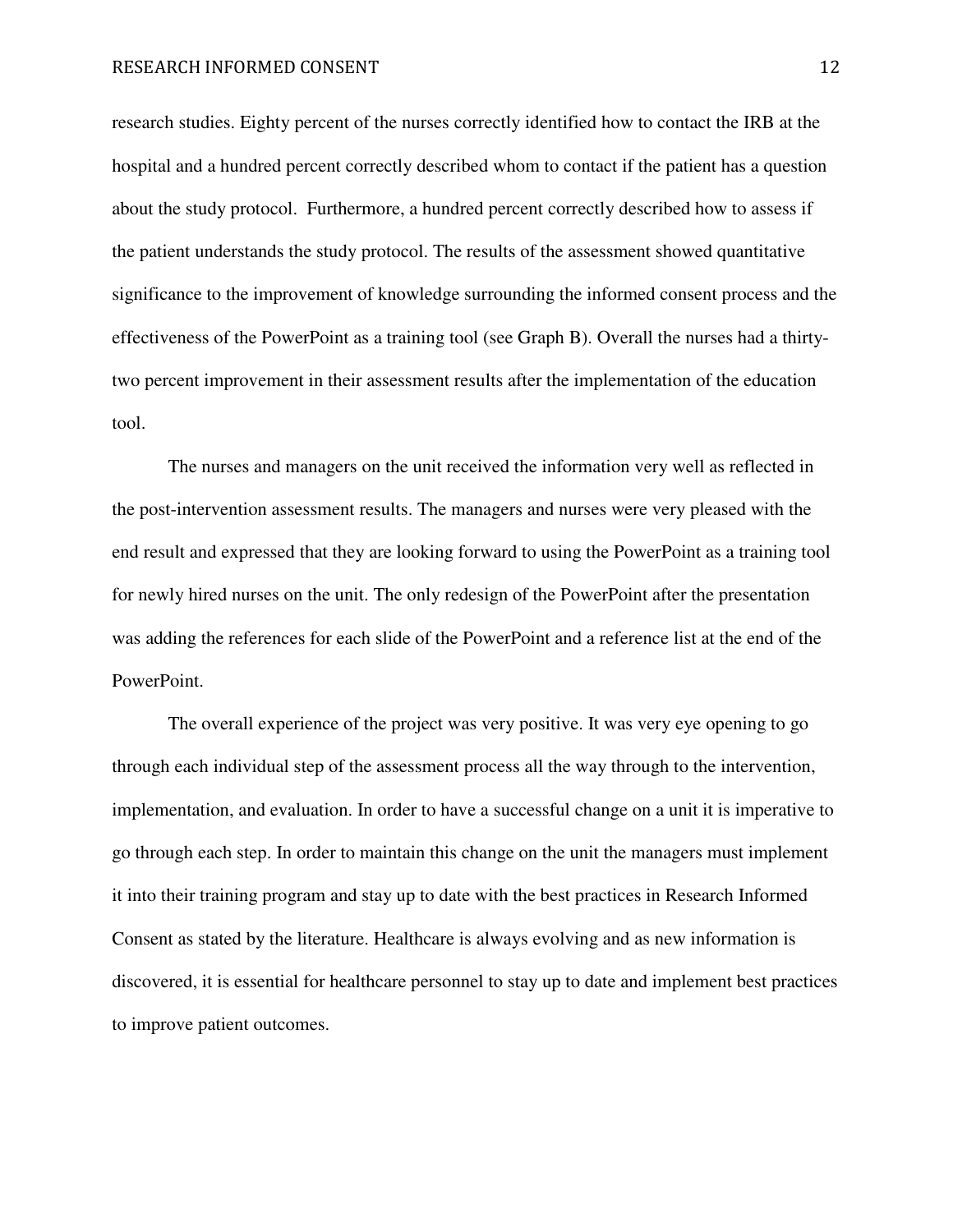## **References**

- Billings, D. (2000). A framework for assessing outcomes and practices in Web-based courses in nursing. *Journal Of Nursing Education*, *39*(2), 60-67.
- Cresswell, P., & Gilmour, J. (2014). The informed consent process in randomized controlled trials: Anurse-led process. *Nursing Praxis In New Zealand*, *30*(1), 17-28.
- Kotzer, A., & Milton, J. (2007). An education initiative to increase staff knowledge of Institutional Review Board guidelines in the USA. *Nursing & Health Sciences*, *9*(2), 103- 106.
- Lane, A. J. (1992). Using Havelock's model to plan unit-based change. *Nursing Management*, 23(9), 58-60.
- Levine S. (2001). The challenge of helping adults learn: Principles of teaching technical information to adults*.* Retrieved from: http:// eric.ed.gov/ERICDocs/ data/ericdocs2/ content\_storage\_01/ 0000000b/80/24/2b/1c.pdf.
- Murff, H. J., et al (2006). General clinical research center staff nurse perceptions and behaviors regarding informed consent: Results of a national survey. *IRB: Ethics and Human Research*, 28(4), 8-12.
- Pick, A., Berry, S., Gilbert, K., & McCaul, J. (2013). Informed consent in clinical research.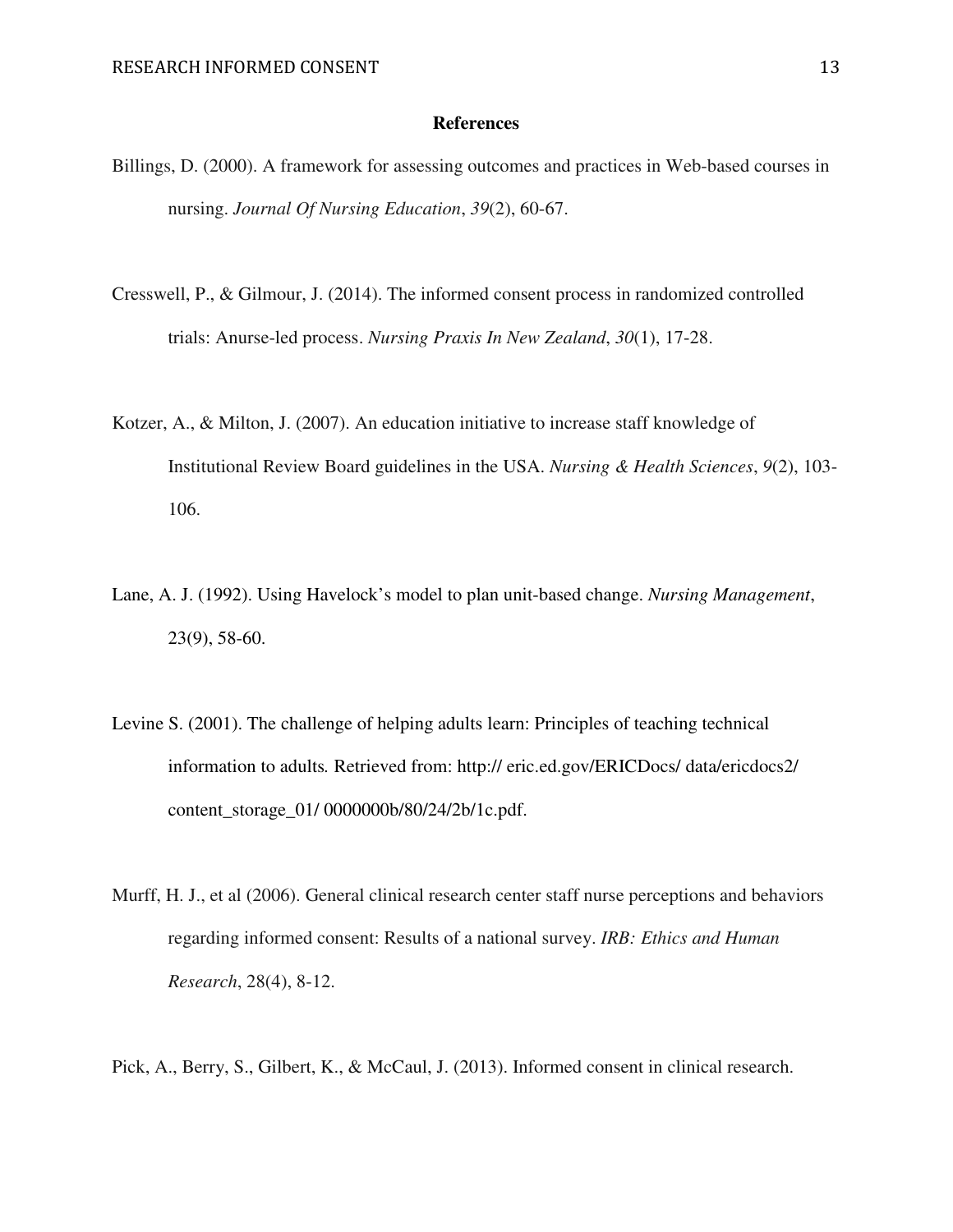*Nursing Standard*, *27*(49), 44-47.

Rosse, P. A. & Krebs, L. U. (1999). The nurse's role in the informed consent process. *Seminars in Oncology Nursing*, 15(2), 116-123.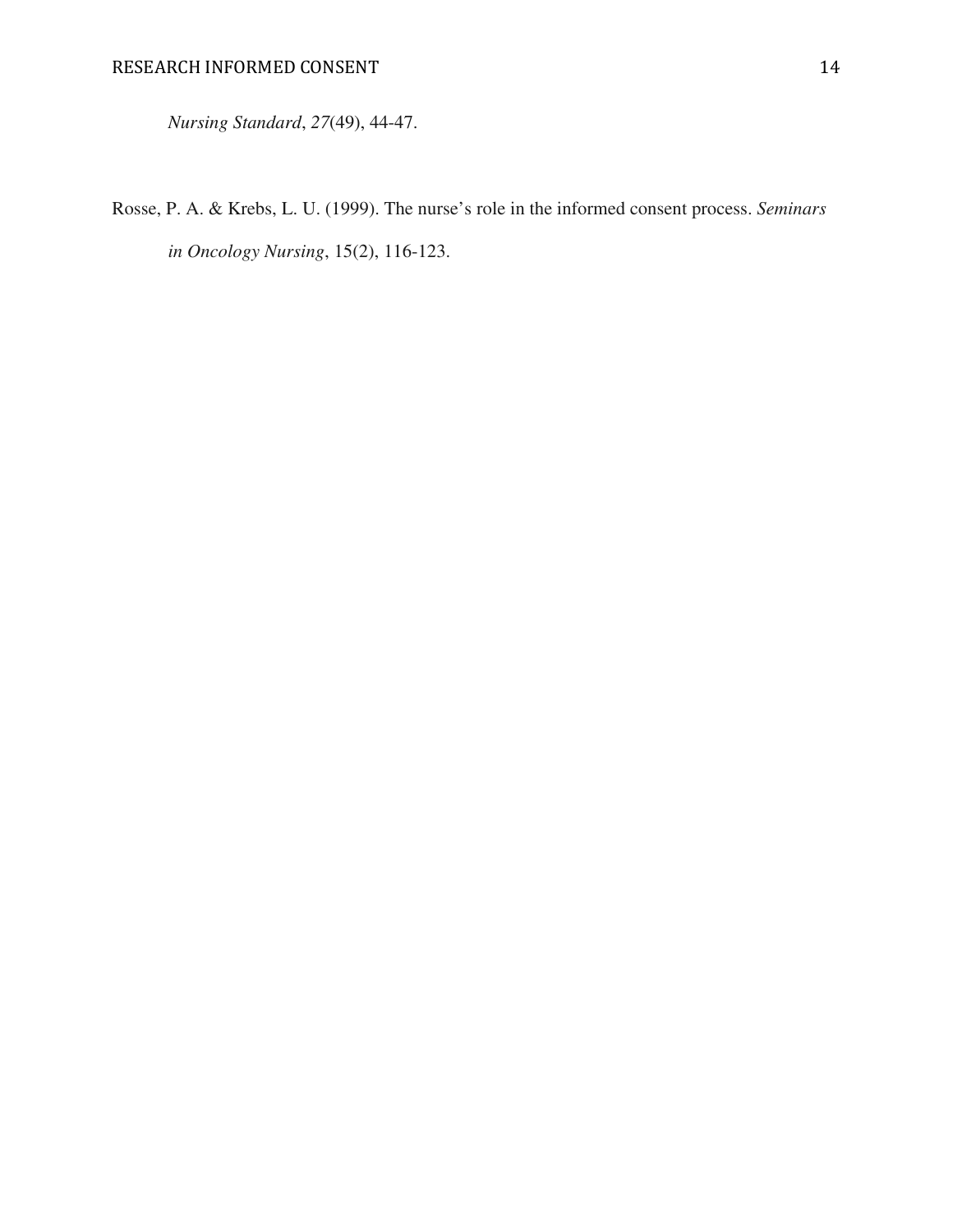## **Appendix A**

## Root Cause Analysis



## Solution:

Evidence-based electronic educational tool for training research nurses. Learning module will include information about the purpose and components of the research informed consent, role of the IRB, assessment of patient comprehension of informed consent and study protocol, and what do if suspected problem with informed consent

process.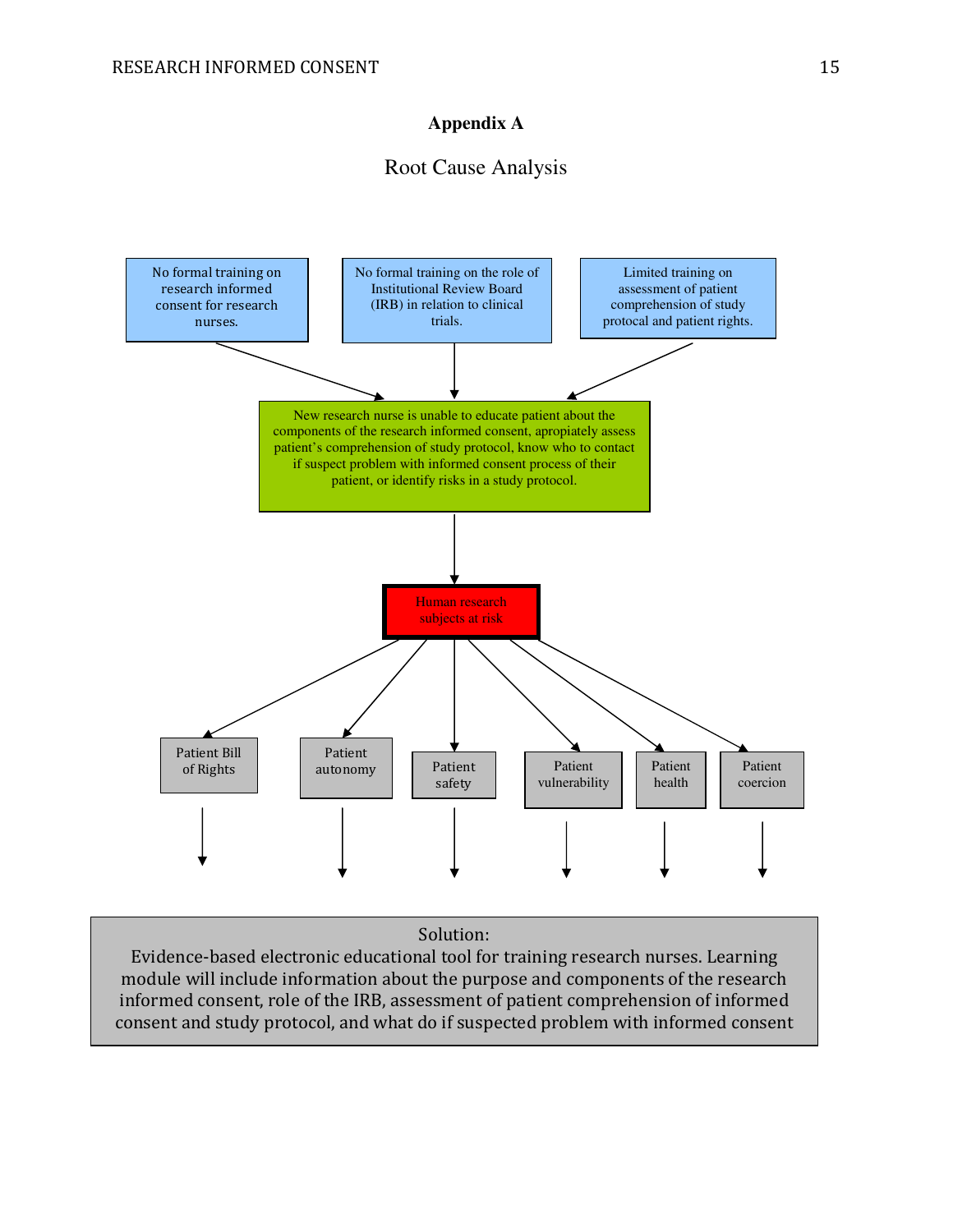# Appendix B

## Assessment

- 1. What are the 6 main components of the research informed consent?
- 2. What is the IRB and what do they do?
- 3. What is the name of the IRB at this hospital and how do you contact them?
- 4. Who should you call if the patient has a question about the study protocol?
- 5. How can you assess if the patient understands the study protocol for the day? What kinds of questions should you ask?

Thank you for your participation!

Appendix C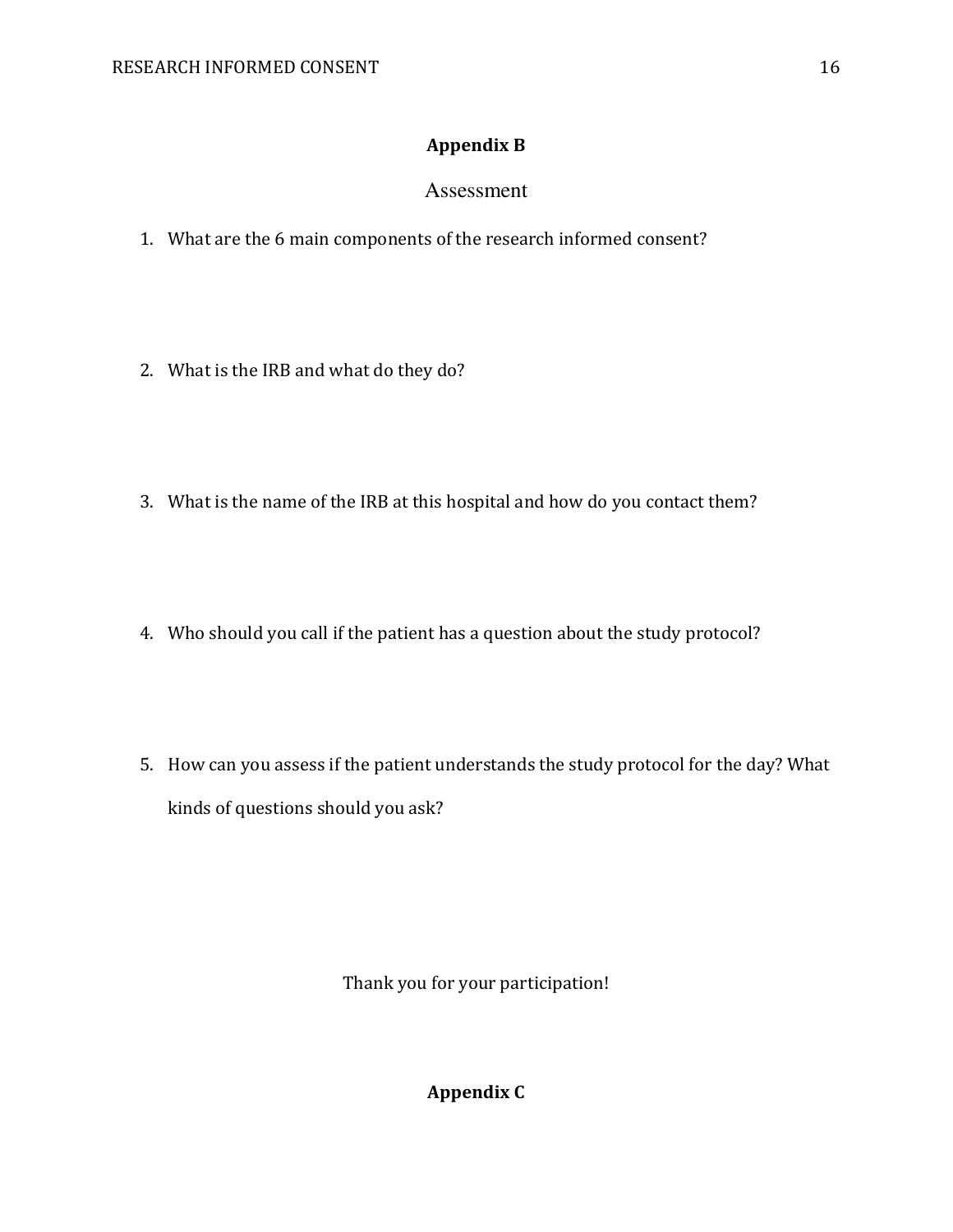## Project Timeline

- 9/9/14 Communication Board
- 9/10/14 Microsystem Assessment

9/16/14 – Questionnaires

- 9/30/14 Literature Review
- 10/15/14 Project Prospectus
- 10/21/14 Root Cause Analysis
- 11/24/14 Project Summary/Final Report
	- 12/3/14 Project Abstract and Poster

12/10/14 – Poster Presentation

Appendix D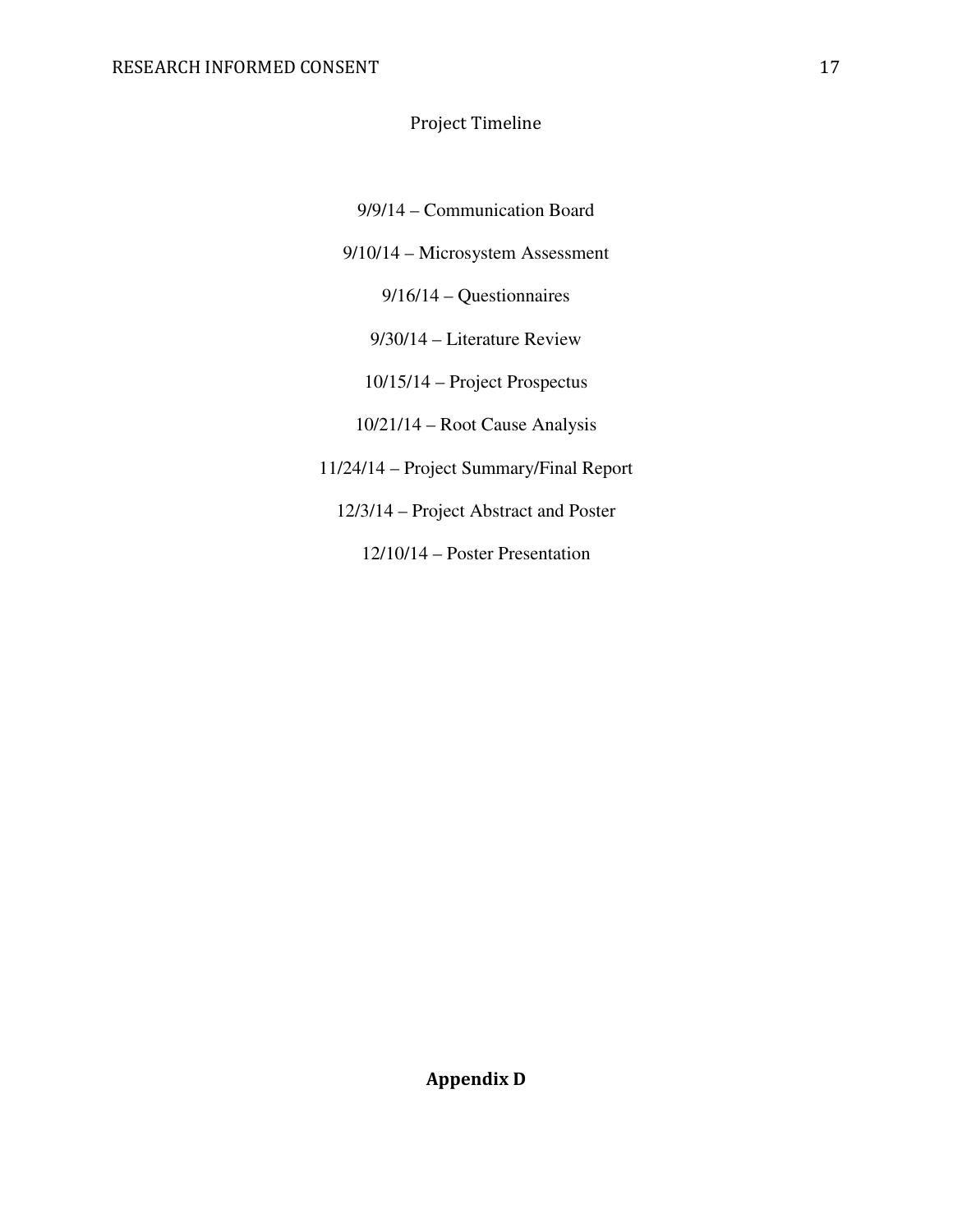# Unit Communication Assessment Tool

| <b>Unit Characteristics</b>                                               | <b>Assessment</b>                                                                  |
|---------------------------------------------------------------------------|------------------------------------------------------------------------------------|
| Noise level on the unit                                                   | Low                                                                                |
| Manager:                                                                  | Managers are visible and communicate with                                          |
| Visibility of manager, staff<br>$\bullet$                                 | staff throughout the day (mostly from the                                          |
| Communication pattern from<br>$\bullet$                                   | Assistant Patient Care Manager).                                                   |
| manager to staff                                                          | Communication with staff predominantly                                             |
| Receptiveness of manager to staff<br>$\bullet$                            | through emails going to all staff, morning                                         |
| concerns                                                                  | and evening huddles, and weekly staff                                              |
|                                                                           | meetings.                                                                          |
|                                                                           | Managers are receptive to staff concerns.                                          |
| Report/handoff: Method of delivery (face-                                 | Morning and Evening Huddles.                                                       |
| to-face)? Systematic?                                                     | Face-to-face handoff.                                                              |
|                                                                           |                                                                                    |
| Nurse-patient communication - are RNs                                     | Yes, RNs make the plans of care for the day                                        |
| making the plans of care for the day                                      | together with patient in terms of ADL's.                                           |
| together with patients, is it respectful                                  | (protocol schedule in place)                                                       |
| communication, are RNs attending to                                       | Respectful communication.                                                          |
| patients needs in a timely manner, is the call                            | RNs attend to patients needs in a timely<br>manner, call lights answered promptly. |
| light answered promptly?<br>Gossip - is it noticeable, what s the subject | Minimal                                                                            |
| of it, who engages in gossip?                                             |                                                                                    |
| Social support for nurses, who provides                                   | Yes, social support from managers,                                                 |
| support? Is staff welcoming to new RNs and                                | colleagues, and study coordinator.                                                 |
| floaters?                                                                 | Staff is welcoming to new RNs and floaters.                                        |
| Conflict resolution - how is it resolved? Are                             | Most often resolved amongst each other.                                            |
| managers involved?                                                        | Mediation services through the hospital if                                         |
|                                                                           | conflict.                                                                          |
|                                                                           | Manager involved if performance issue or                                           |
|                                                                           | unprofessional behavior.                                                           |
| Communication between physicians and                                      | Start up meeting for study protocol between                                        |
| staff                                                                     | the nurses and physicians (primary                                                 |
|                                                                           | investigator). Collaborative practice meeting                                      |
|                                                                           | for OMFS - talk about issues/change in                                             |
|                                                                           | practice. Pager box.                                                               |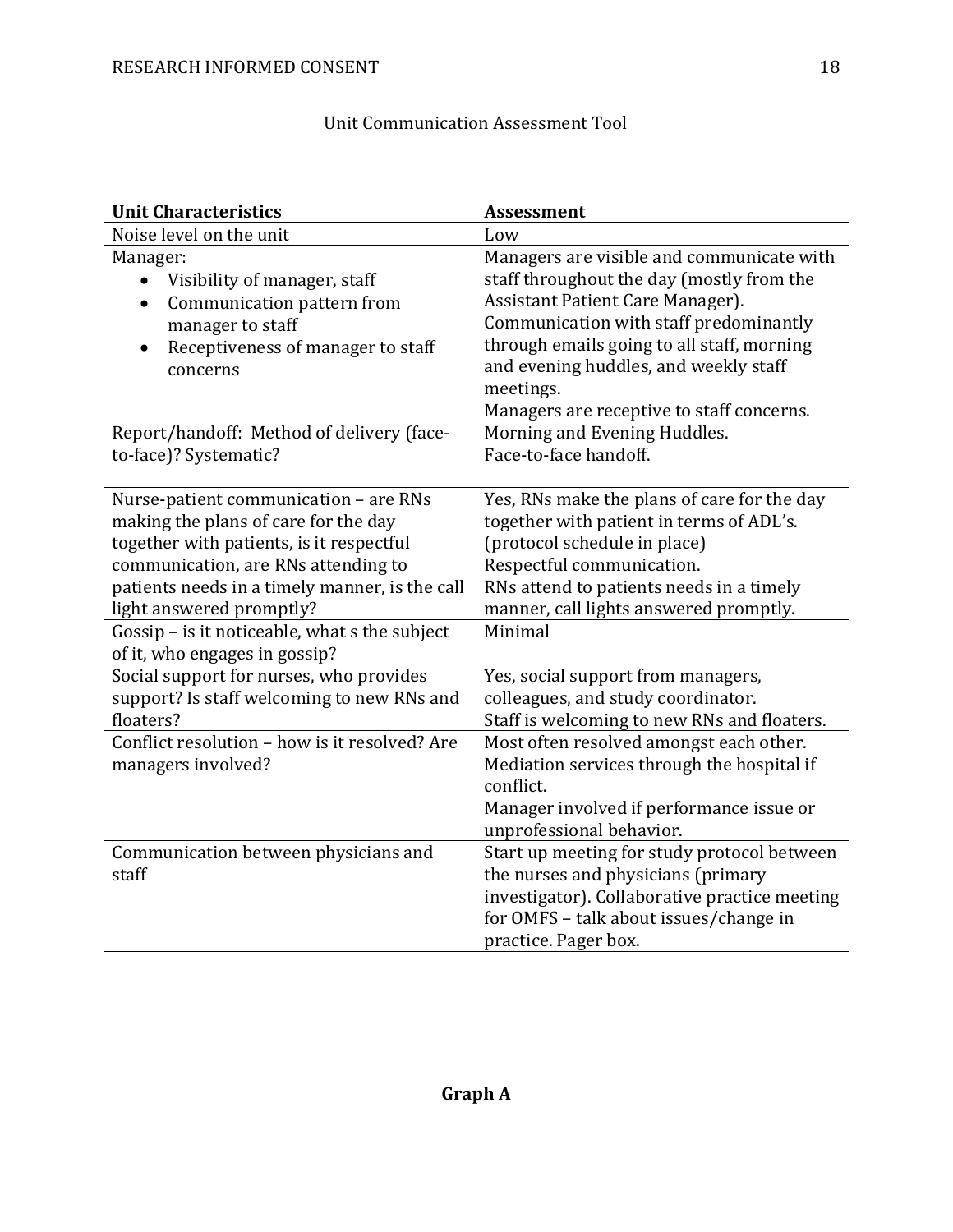Pre-Intervention Questionnaire Results Intervention